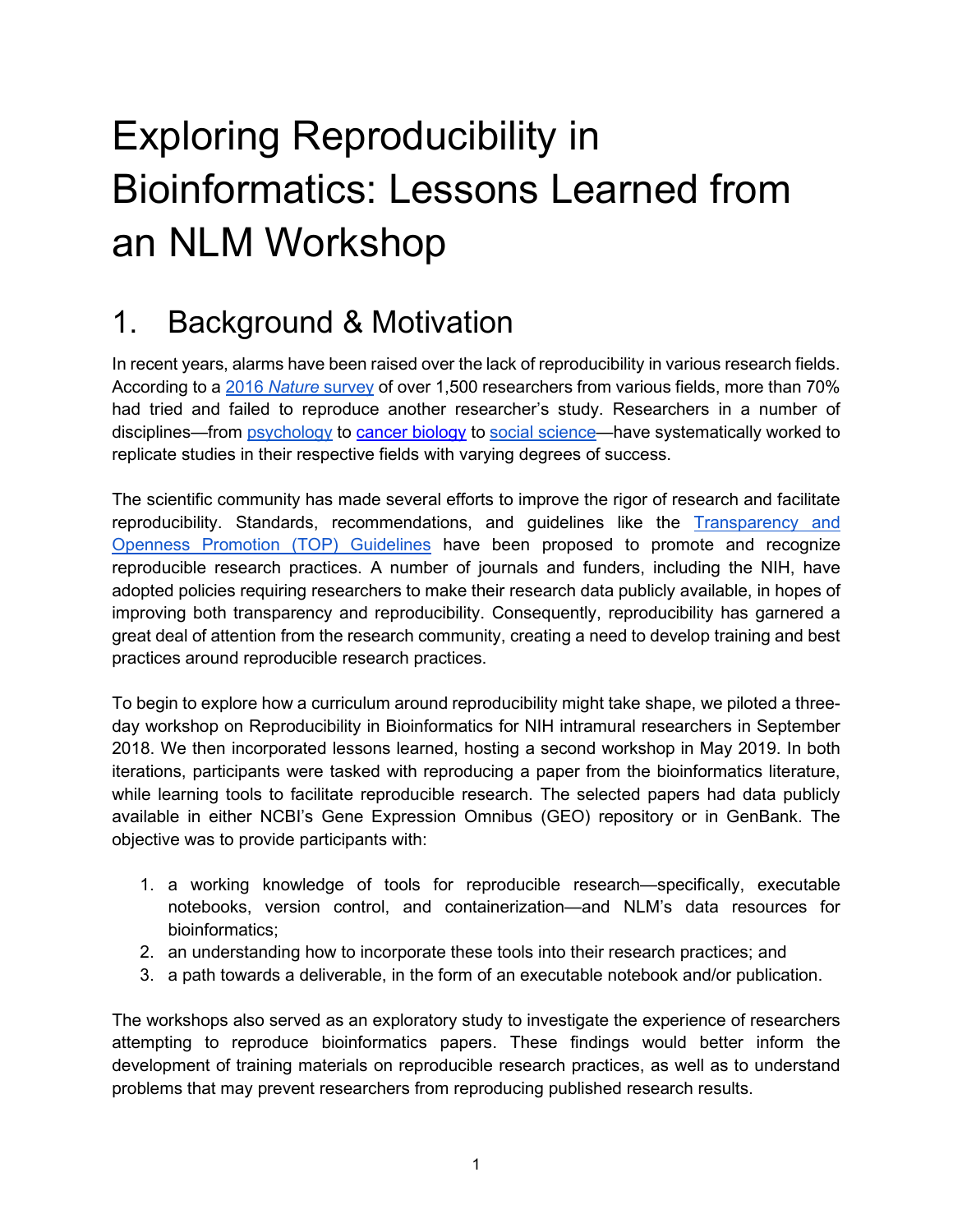### 2. Workshop Structure

#### A. Participants

In the first iteration of the workshop, 51 interested researchers submitted applications for participation. Of these, 25 participants from ten NIH Institutes and Centers were selected, based on level of interest and basic programming experience, and 19 of the selected participants ultimately participated in the workshop. In the second iteration of the workshop, 42 researchers applied and 25 were selected from 11 NIH Institutes and Centers; 23 ultimately participated in the workshop.

Participants were required to have command line knowledge and to self-identify as having at least an "intermediate" level of knowledge of either Python, R, Java, C/C++, JavaScript, or Perl. Level of interest was determined by response to the question: "Please tell us in 2-3 sentences why you want to participate in this workshop?" Applicants who did not answer the question were disqualified. In addition to being used to select participants, responses to the question informed the topics covered over the course of the workshop.

Applicants were given links to ten possible papers, all with underlying data hosted in one of NLM's repositories, from which to select their top three choices for studies to reproduce. In advance of the workshop, participants were split into five teams and each group was assigned a paper from their top three choices to reproduce. Each team had a range of programming expertise and contained members from varying career stages and positions across NIH, to encourage mentorship within the groups.

In both workshops, three instructors were identified to give brief workshops related to reproducibility including specific tools, such as Docker and Github, as well as more general lectures on topics like open science and publishing reproducibility studies. In addition, between four and five mentors were available throughout the three days to provide guidance and feedback to the teams. These mentors had expertise in both bioinformatics and various coding languages.

#### B. Format

The workshops took place over the course of three days and were run in a codeathon-style format, with participants working in teams to reproduce one of five papers from the bioinformatics literature. The schedules for both workshops were largely the same and are outlined in Appendix A. Papers were selected by the workshop organizers based on availability of the underlying data in one of NLM's repositories, providing either a Gene Expression Omnibus (GEO) or GenBank accession codes. In the second iteration of the workshop, participants could opt into a preworkshop "download-a-thon" to download the underlying datasets in advance to give themselves more time during the workshop to work on the actual reproduction of results.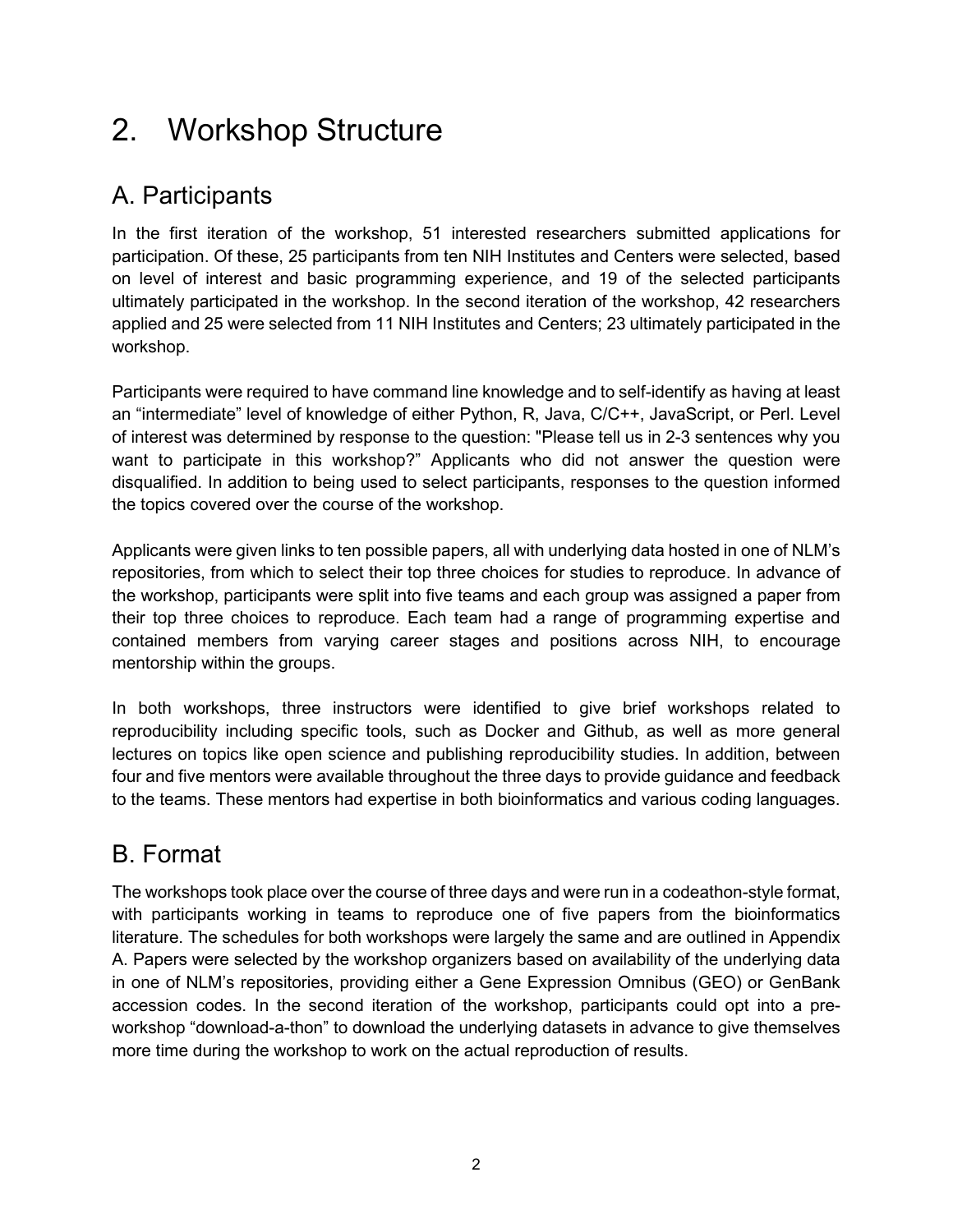The workshop began with [an hour-long primer](https://github.com/burkesquires/nlm_reproducibility_workshop/blob/master/NLM%20Reprosuciblity%20Workshop%202018.pdf) on open science and reproducibility to establish common definitions and the greater open science framework in which reproducibility fits. Because there is [no one standardized definition for reproducibility—](https://www.ncbi.nlm.nih.gov/pmc/articles/PMC5778115/)and standards for reproducible research may vary by discipline—definitions were given for a range of contexts, for example, distinguishing computational, empirical, and statistical reproducibility. The lecture also provided an overview of tools to make research more reproducible, including those covered over the course of the workshop.

Participants spent the rest of the morning working to launch cloud instances on Amazon Web Services, download the underlying datasets, and develop a plan for reproducing their assigned papers. In the afternoon, instructors led participants through sessions to introduce three tools to facilitate reproducible research:

- 1. the computable notebook, Jupyter notebook;
- 2. version control using Git and GitHub; and
- 3. containerization of computational environments using Docker.

Participants spent the remainder of the workshop carrying out their attempts at reproduction with occasional assistance from mentors. On the final day, groups presented their progress to each other and discussed challenges they faced. The workshop closed with a presentation on publication options and award opportunities for efforts in reproducibility and open science.

## 3. Themes

Over the course of the workshop, a number of themes emerged as teams worked to reproduce their assigned papers. While no team was able to fully reproduce a paper, each failed to do so in a different way, which provided practical insights into the challenges around reproducibility, as well as opportunities to improve dissemination of research findings to enhance reproducibility and openness.

### A. Reproducibility is not trivial

Journal publications are not written with the idea that researchers may use them to independently validate the conclusions. During the workshops, participants ran into a variety of obstacles, which included:

● **Missing underlying data**. While GEO or GenBank accession numbers were listed for each of the selected papers, in some cases, participants were unable to locate the underlying raw, unprocessed data. One of the teams was unable to locate data for ten papers before finally locating a study with available raw data. Another team found a note in their assigned paper that additional data are listed in supplementary information files, but no such files existed; the paper did, however, detail the NCBI GEO accession codes for microarray and RNA-seq data in the body of the text.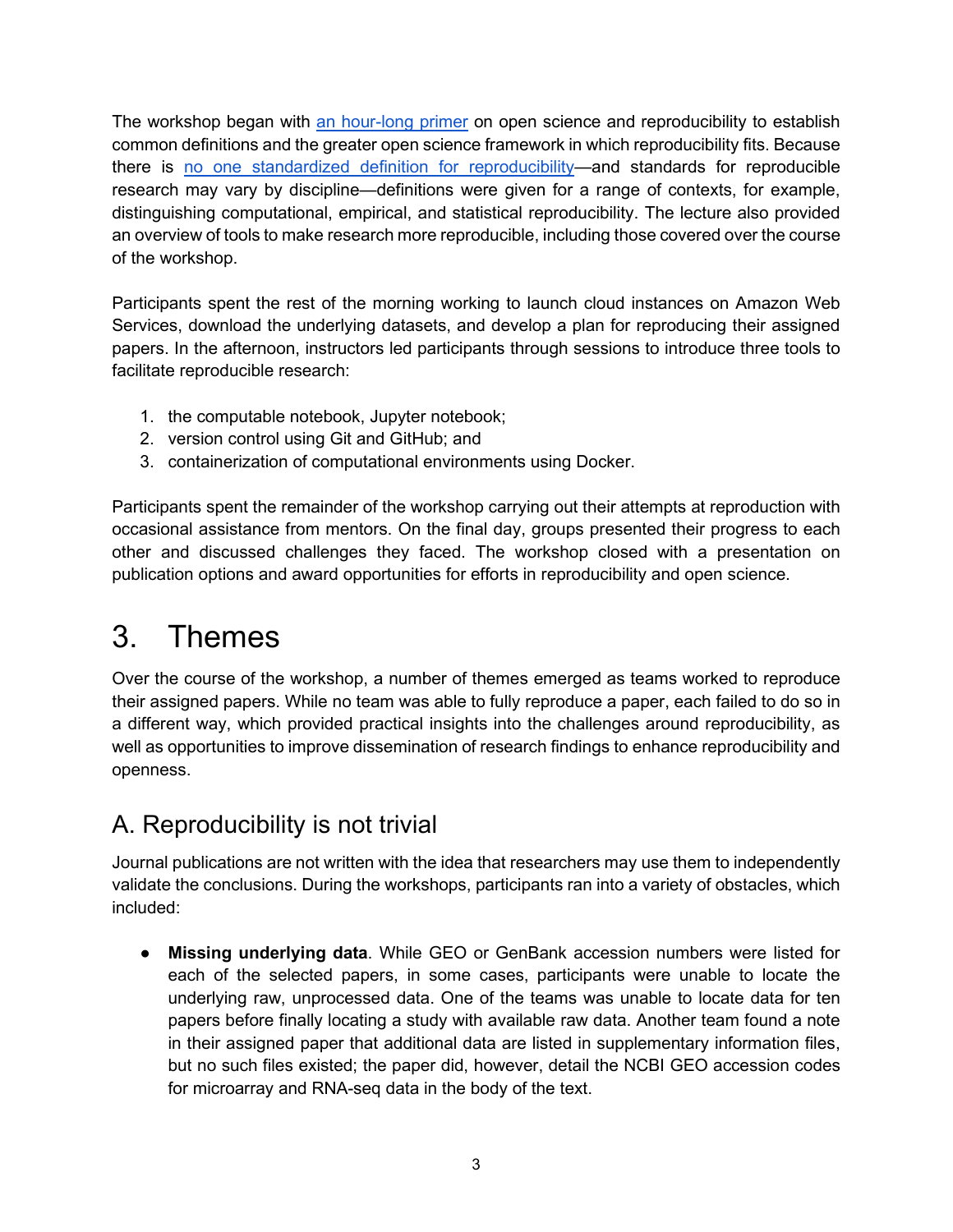- **Missing software and tools**. In several papers, the software and tools used in the analysis were not made openly available and were instead described as "custom in-house scripts." One paper included a link to the tool the authors had developed, but when the team tried to access it, the URL was no longer valid.
- **Inadequate descriptions of software and tools**. Several teams had difficulties installing and running the required software and tools used to analyze the data for a variety of reasons. For instance, tool versions were not listed in the methods section of some of the papers, making it difficult to set up the proper computing environment in the case of tools with software dependencies.
- **Workflows inadequately described or difficult to follow**. While some papers clearly detailed the workflow analysis pipeline, others left the details open for interpretation. As a result, some teams experienced difficulty trying to understand what exactly was done to process and analyze the data. Even where specific tools were referenced, the parameters used to run them were not indicated, which could significantly affect how data were process and the ultimate results of a given workflow. Participants also noted that they were unsure of which tools or workflows were used to analyze which datasets. This lack of clarity might have contributed to results inconsistent with those detailed in the original study.
- **Data did not map to the conclusions or described workflows**. While the underlying data for each paper were shared in NLM repositories, it was not immediately clear how the data supported a given set of results or conclusions detailed in the paper. For instance, participants found that certain datasets did not map to any figures or conclusions, though they were still referenced in the paper. Others could not determine which datasets were used in particular analysis workflows, making a reproduction of those workflows and their results difficult.

#### B. Need better minimum standards for peer review

Given the logistical challenges to reproduction detailed in the section above, teams discussed a minimum set of standards for peer review to facilitate reproducibility, which would significantly alleviate some of the challenges identified during these workshops but would not be onerous for reviewers. These are:

- **Underlying raw data are made readily available**. While many journals require that underlying data are made available within a reasonable period of time following publication, there appears to be little enforcement to ensure compliance. In some cases, the accession codes for datasets pointed to processed, rather than raw data, while in other cases the accession codes or links to datasets led to dead ends. One paper referred to data in the supplemental information, but no supplemental information was provided. Peer reviewers can play a role in ensuring that the supplements and data are indeed available in the location the authors indicate.
- **Underlying data are well-organized and clearly described**. While data may be readily available, they may be disorganized or named in a manner that is unclear. As a result, data users may have difficulty understanding what exactly the datasets contain and which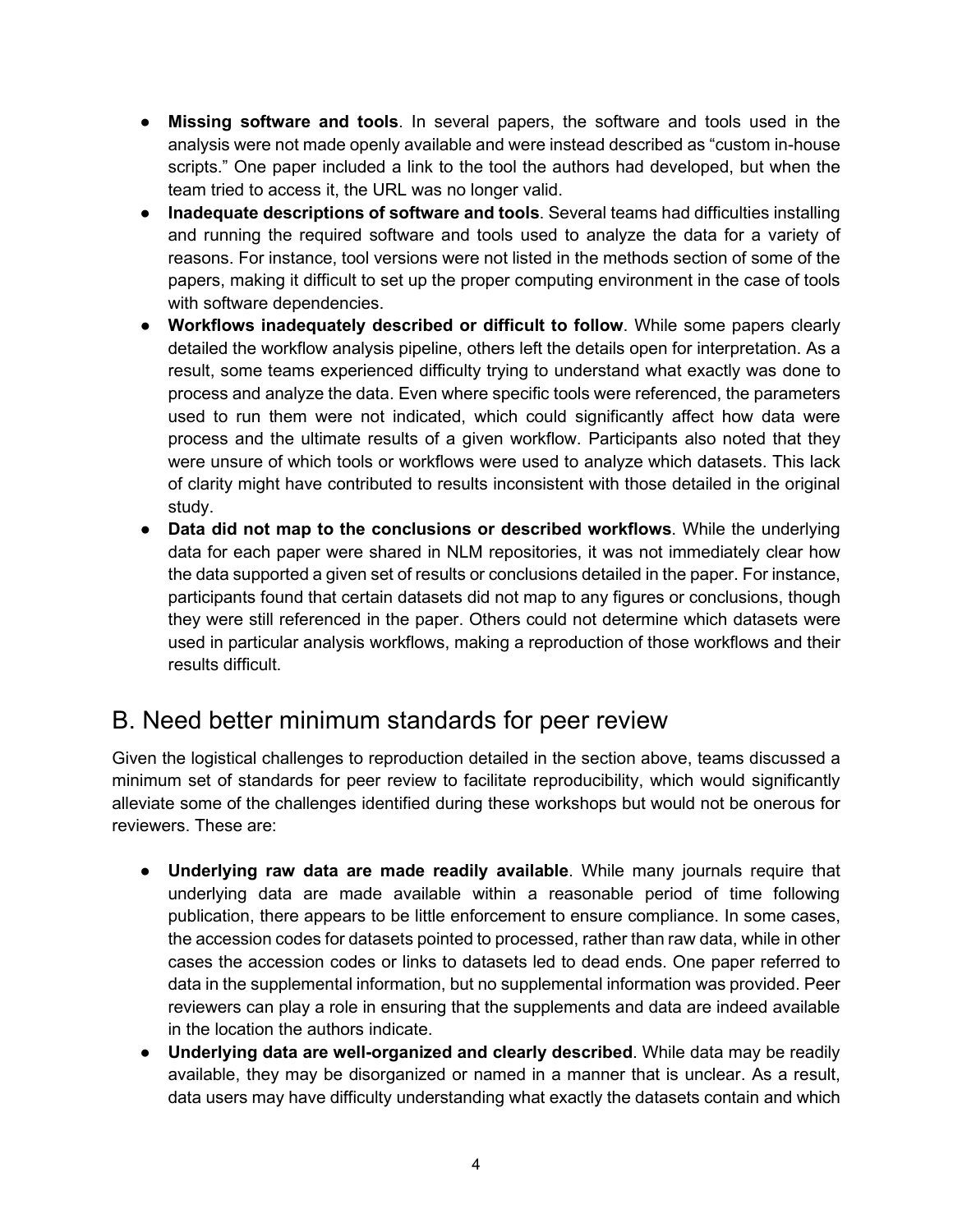datasets were used for what part of the analysis. Reviewers can ensure that data are named in a consistent and intuitive manner. This review measure will enable readers to better understand which data underly a specific set of results and conclusions detailed in the research paper, while further promoting reproducibility.

- **All software and tools must detail the appropriate version**. Reviewers should ensure that versions are listed for all software and tools listed in the Methods section. Doing so will enable independent researchers to more easily create the right computing environment for reproduction. Reviewers may also ensure that custom-built software or tools reference their stated purpose in data analysis (e.g., cleaning the data) and the corresponding datasets they were used to analyze.
- **Underlying analysis tools are made readily available**. Several of the teams ran into some variation of the phrase "analysis performed with custom in-house scripts." Peer reviewers can request that those scripts are made available as a condition for publication.

#### C. Still many different ways to interpret reproducibility

While there is no one standard definition of reproducibility, workshop participants were introduced to the following working definition for reproducible computational research, [outlined by Stodden](http://stodden.net/icerm_report.pdf) [et al:](http://stodden.net/icerm_report.pdf)

Open or reproducible research [is] auditable research made openly available. This comprised well-documented and fully open code and data that are publicly available that would allow one to (a) fully audit the computational procedure, (b) replicate and also independently reproduce the results of the research, and (c) extend the results or apply the method to new problems.

For a variety of reasons—ranging from data and tool availability to simple time restrictions—teams were unable to reproduce their respective papers in a way that satisfies the above definition. As a result, each team lowered their standards for reproduction during the constrained time period of the workshop; however, the lowered bars for reproduction varied from team to team. One group aimed to recreate just the figures using the available processed data, while another aimed to organize the raw data so that they could at least make sense of which datasets underlie what conclusions. While some teams worked to re-engineer scripts and workflows according to their respective paper's methods section, others used tools provided by the author to reproduce their results. One team struggled to recreate the original computing environment needed for the authorprovided tool to run, spending the entirety of the workshop trying to install the appropriate versions of the software tools so they were compatible with one another. Given these challenges, some teams concluded that even if they could make progress toward reproducing some aspect of the paper, a paper cannot truly be reproduced without the raw, unprocessed data.

#### D. Communication for open science

Some groups made an effort to contact the corresponding authors to seek information that was missing from the paper, such as raw data or information about custom in-house scripts. Some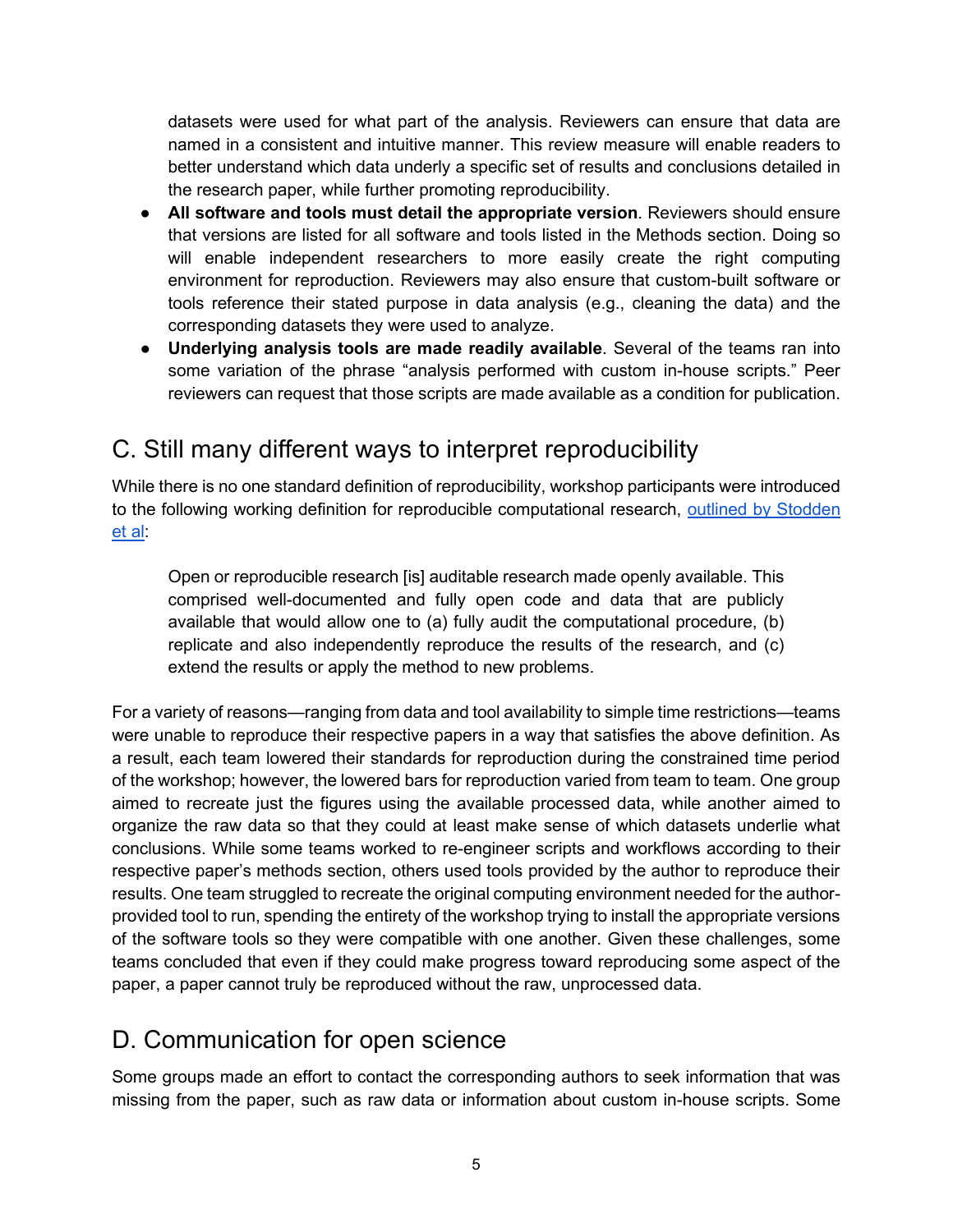authors responded with clarifications on the methods or datasets used in their respective papers. One author agreed to share the data the team was missing, with the caveat that she was still working on another publication and would only share the data if the group agreed not to publish any results before she did. She also pointed out that the group would need more than just the dataset they had requested in order to reproduce the results; had the group not contacted the author, they likely would have unknowingly proceeded without the relevant data and been unable to reproduce the result.

The quick response by authors, within hours of receiving the email, suggests that lack of reproducibility is not the result of bad faith or unwillingness to share on behalf of the authors. Rather, the authors' positive responses suggest that they were willing to share code and data, but that ensuring reproducibility is challenging. However, it should be noted that participants indicated in their emails that they were requesting the information as part of an NIH workshop on reproducibility. Had the emails come from another source in another context, authors may not have responded so quickly or positively.

### 4. Conclusions

Overall, the workshops reinforced the common perception that reproducibility is not trivial. While teams had varying degrees of success, none were able to fully reproduce their assigned papers, starting from raw underlying data to conclusions. Nevertheless, participants noted the exercise of attempting reproduction was an informative experience. As participants ran into roadblocks, they reflected that similar errors and gaps in documentation or methods communication likely existed in their own publications. During the discussion periods, participants commented on how they plan to apply the tools covered over the course of the workshops to facilitate reproducibility of their own work, even before the publication process.

While the will to publish results in a manner that facilitates reproducibility may exist, there is still a great deal of work to be done developing, disseminating, and, perhaps most importantly, implementing guidelines and best practices for reproducible publication. These workshops uncovered several opportunities to make research results more reproducible. These insights can both inform the peer review process, particularly as more articles rely on computational and data science methods, as well as training curricula for reproducible methods for bioinformatics or computational research.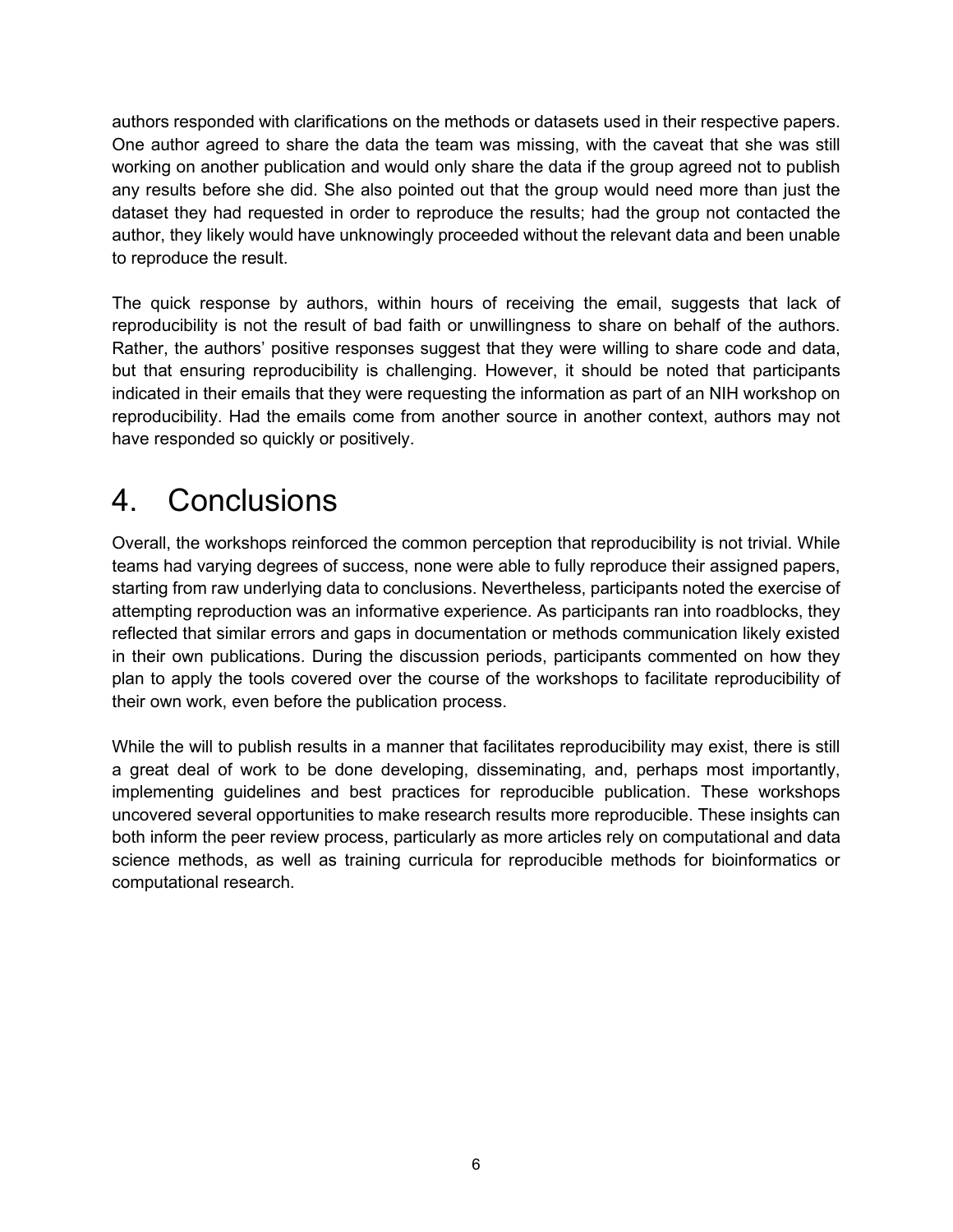# Appendix A. Workshop Schedules

The schedules for both iterations of the workshop were the same with minor adjustments based on the needs of the workshop participants.

#### Day 1

| <b>Time</b>           | <b>Topic</b>                                                                                                                                                                                                                                    |
|-----------------------|-------------------------------------------------------------------------------------------------------------------------------------------------------------------------------------------------------------------------------------------------|
| $9:00 - 10:00$<br>am  | <b>Introduction to Open Science</b><br>Overview of tools to facilitate best practices and discussion of what open<br>science and reproducibility means                                                                                          |
| $10:00 -$<br>12:00 pm | Team introductions and preparations for reproducing<br>Discuss a data analysis plan and begin execution<br>Download relevant datasets<br>$\bullet$<br>Launch instances on AWS or Biowulf<br>$\bullet$<br>Install software required for analysis |
| $12:00 -$<br>12:30 pm | Break for lunch (not provided)                                                                                                                                                                                                                  |
| $12:30 - 1:00$<br>pm  | Breakout Session 1: Jupyter Notebooks (and working lunch)<br><b>Instructor: Burke Squires</b>                                                                                                                                                   |
| $1:00 - 1:30$<br>pm   | <b>Breakout Session 2: Git and Version Control</b><br>Instructor: Keith Hughitt                                                                                                                                                                 |
| $2:00 - 2:30$<br>pm   | <b>Breakout Session 3: Containerization and Docker</b><br>Instructor: Ryan Dale or Steve Tsang                                                                                                                                                  |
| $4:00 - 4:30$<br>pm   | <b>Share Out</b><br>Short 3-5 minute reports from each team, citing progress made and<br>challenges encountered.                                                                                                                                |